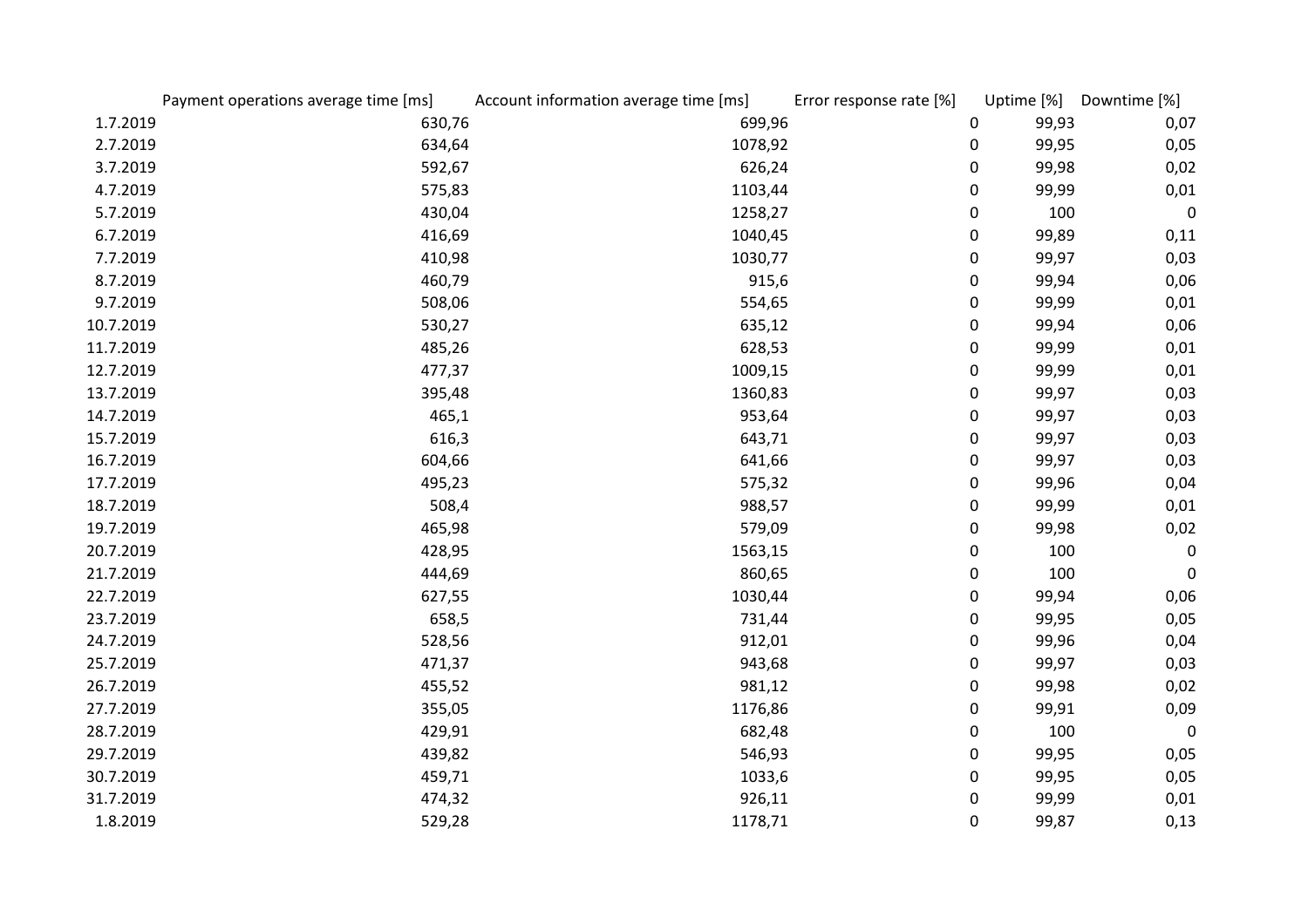| 2.8.2019  | 662,55 | 2309,75 | 0,01             | 99,39 | 0,61             |
|-----------|--------|---------|------------------|-------|------------------|
| 3.8.2019  | 420,1  | 1306,76 | $\boldsymbol{0}$ | 99,97 | 0,03             |
| 4.8.2019  | 357,78 | 839,33  | $\pmb{0}$        | 100   | $\pmb{0}$        |
| 5.8.2019  | 571,46 | 1218,4  | 0                | 99,97 | 0,03             |
| 6.8.2019  | 458,15 | 1074,21 | $\pmb{0}$        | 99,96 | 0,04             |
| 7.8.2019  | 508,7  | 1179,88 | $\boldsymbol{0}$ | 99,96 | 0,04             |
| 8.8.2019  | 535,99 | 985,82  | $\boldsymbol{0}$ | 99,99 | 0,01             |
| 9.8.2019  | 447,38 | 659,24  | $\boldsymbol{0}$ | 99,99 | 0,01             |
| 10.8.2019 | 338,06 | 1453,02 | $\pmb{0}$        | 99,96 | 0,04             |
| 11.8.2019 | 374,54 | 1228,73 | $\boldsymbol{0}$ | 99,97 | 0,03             |
| 12.8.2019 | 598,97 | 1126,31 | $\boldsymbol{0}$ | 99,95 | 0,05             |
| 13.8.2019 | 444,62 | 1104,83 | $\boldsymbol{0}$ | 99,96 | 0,04             |
| 14.8.2019 | 447,5  | 650,83  | $\boldsymbol{0}$ | 99,99 | 0,01             |
| 15.8.2019 | 477,36 | 1127,12 | $\boldsymbol{0}$ | 99,99 | 0,01             |
| 16.8.2019 | 457,53 | 1055,87 | $\boldsymbol{0}$ | 99,99 | 0,01             |
| 17.8.2019 | 553,89 | 1472,49 | $\pmb{0}$        | 99,91 | 0,09             |
| 18.8.2019 | 450,98 | 889,21  | $\boldsymbol{0}$ | 99,97 | 0,03             |
| 19.8.2019 | 420,82 | 553,06  | $\boldsymbol{0}$ | 99,99 | 0,01             |
| 20.8.2019 | 468,34 | 1110,76 | $\pmb{0}$        | 99,97 | 0,03             |
| 21.8.2019 | 438,09 | 1002,5  | $\boldsymbol{0}$ | 99,98 | 0,02             |
| 22.8.2019 | 473,4  | 952,46  | $\boldsymbol{0}$ | 99,97 | 0,03             |
| 23.8.2019 | 476,32 | 639,87  | $\pmb{0}$        | 99,94 | 0,06             |
| 24.8.2019 | 421,61 | 1596,16 | 0                | 99,91 | 0,09             |
| 25.8.2019 | 502,21 | 1475,62 | $\boldsymbol{0}$ | 99,97 | 0,03             |
| 26.8.2019 | 423,38 | 903,45  | $\mathbf 0$      | 99,96 | 0,04             |
| 27.8.2019 | 463,19 | 690,48  | $\boldsymbol{0}$ | 99,97 | 0,03             |
| 28.8.2019 | 449,16 | 1039,75 | $\boldsymbol{0}$ | 99,98 | 0,02             |
| 29.8.2019 | 456,29 | 595,82  | $\boldsymbol{0}$ | 99,98 | 0,02             |
| 30.8.2019 | 449,92 | 577,16  | $\boldsymbol{0}$ | 99,95 | 0,05             |
| 31.8.2019 | 455,04 | 1285,07 | $\boldsymbol{0}$ | 100   | $\boldsymbol{0}$ |
| 1.9.2019  | 454,48 | 897,39  | $\boldsymbol{0}$ | 99,98 | 0,02             |
| 2.9.2019  | 562,12 | 733,18  | $\boldsymbol{0}$ | 99,91 | 0,09             |
| 3.9.2019  | 460,24 | 1092,04 | $\mathbf 0$      | 99,88 | 0,12             |